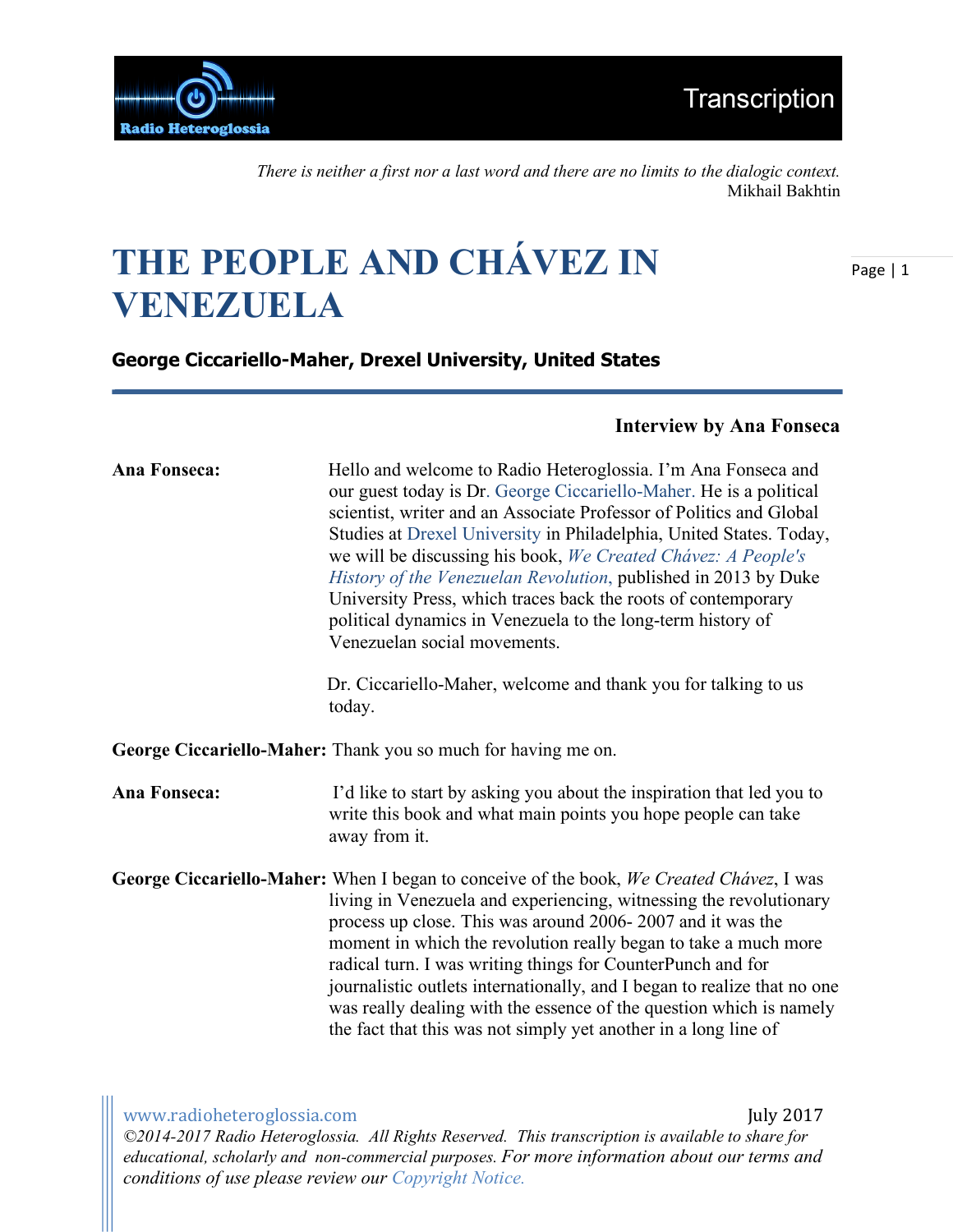# Transcription



|                     | caricatured view of the <i>caudillo</i> . It was something very different<br>and something that was very much driven from the grassroots,<br>driven from the history of these social movements. It was a process,<br>and remains a process in which these social movements and the<br>revolutionary grassroots play a major if not decisive role.                                                                                                                                                                                                                                                                                                                                                                                                                                                                                                                                                                                                                                                                                                                                                                                                                                                                                                                                                                                                                                                                                                                                                                                                                                                                                                                                                                                                                                                                                                                                                                             |
|---------------------|-------------------------------------------------------------------------------------------------------------------------------------------------------------------------------------------------------------------------------------------------------------------------------------------------------------------------------------------------------------------------------------------------------------------------------------------------------------------------------------------------------------------------------------------------------------------------------------------------------------------------------------------------------------------------------------------------------------------------------------------------------------------------------------------------------------------------------------------------------------------------------------------------------------------------------------------------------------------------------------------------------------------------------------------------------------------------------------------------------------------------------------------------------------------------------------------------------------------------------------------------------------------------------------------------------------------------------------------------------------------------------------------------------------------------------------------------------------------------------------------------------------------------------------------------------------------------------------------------------------------------------------------------------------------------------------------------------------------------------------------------------------------------------------------------------------------------------------------------------------------------------------------------------------------------------|
| <b>Ana Fonseca:</b> | That brings us to my next question. Who created Chávez?                                                                                                                                                                                                                                                                                                                                                                                                                                                                                                                                                                                                                                                                                                                                                                                                                                                                                                                                                                                                                                                                                                                                                                                                                                                                                                                                                                                                                                                                                                                                                                                                                                                                                                                                                                                                                                                                       |
|                     | <b>George Ciccariello-Maher:</b> That's a good question. And if you go by the title of the book it's<br>"we," but then this simply is to raise another question: "Who is the<br>we?" In the subtitle you get a hint, namely it's a people's history.<br>But this is again an answer that provides and provokes<br>more questions: "What people?" And so, the first thing that I do is<br>to begin to conceptualize the idea of "the people." This is an<br>identity, popular identity that is controversial and especially among<br>contemporary thinkers specifically Michael Hardt, Paolo Virno,<br>Antonio Negri. "The people" is an inherently reactionary concept,<br>it's a concept they understand to be unitary, homogenizing and<br>centripetal. It draws together forces and eliminates their<br>heterogeneity and ultimately stands as a buttress and a<br>reinforcement for the state in their mode of thinking. This mode of<br>conceptualizing popular identity, though, and the idea of the<br>people has little to nothing to do with Latin American reality, in<br>which the people is not a uniformly revolutionary force but in<br>which it has always been at the heart of revolutionary movements.<br>What I conceptualize - using thinkers like in the Enrique Dussel<br>who thinks of "the pueblo," "the people" as a combative and<br>divisive identity; for Enrique Dussel, the people represents the unity<br>of those that are, as he puts it, "oppressed within a system and<br>excluded from it that institutes a rupture within the political<br>community as a mobile movement toward a radical new situation, a<br>new arrangement of constituted power "- is that I begin to think<br>through the history of the idea of the people as one that's really<br>subject instead to a war of position in which people are fighting<br>to control the ability to claim the mantle of "the people." |
| Ana Fonseca:        | I noticed that Franz Fanon's ideas are quite prevalent in your book,<br>and Franz Fanon is known as one of the most prominent thinkers<br>about post-colonialism, decolonization and colonialism. How we<br>think of colonialism and its legacies. How can we translate that into                                                                                                                                                                                                                                                                                                                                                                                                                                                                                                                                                                                                                                                                                                                                                                                                                                                                                                                                                                                                                                                                                                                                                                                                                                                                                                                                                                                                                                                                                                                                                                                                                                             |

traditional populist movements or charismatic leaders or the sort of

www.radioheteroglossia.com **and a set of the set of the set of the set of the set of the set of the set of the set of the set of the set of the set of the set of the set of the set of the set of the set of the set of the s** 

*©2014-2017 Radio Heteroglossia. All Rights Reserved. This transcription is available to share for educational, scholarly and non-commercial purposes. For more information about our terms and conditions of use please review our Copyright Notice.*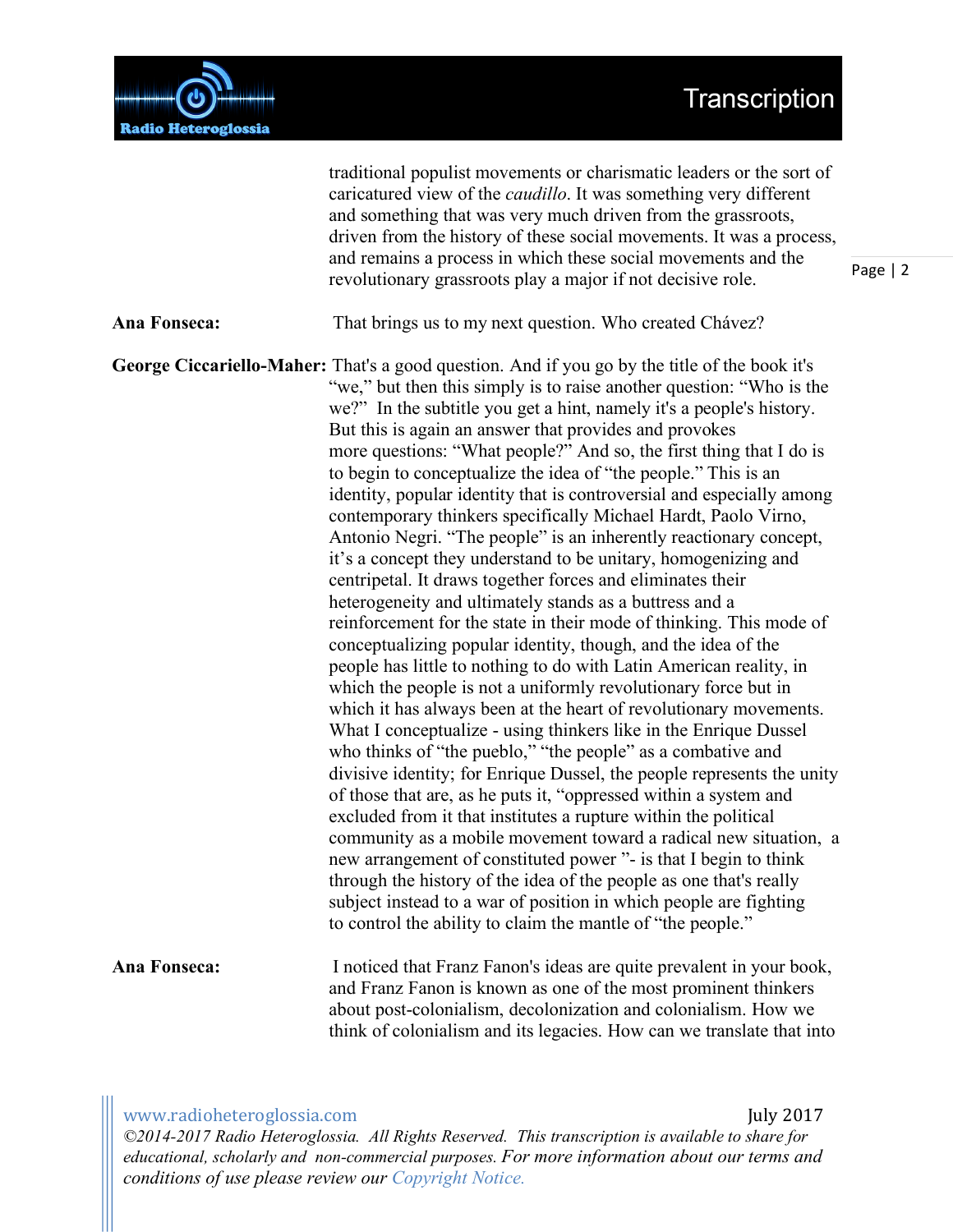

what we see in the different movements that led to the rise of Chávez? How can Fanon's ideas of decolonization and colonialism help us understand what we saw in Venezuela in the 1990s?

**George Ciccariello-Maher:** What's particular is the fact that Latin America of course achieved formal independence much, much earlier than the anti-colonial wave that Fanon is charting in the 1950s and 60s. But that doesn't change the fact that, in the words of Aníbal Quijano, the Peruvian radical sociologist, the question is not so much of colonialism as a political system but "coloniality" as a much broader and more lasting phenomenon. Latin America in that sense still suffers the very heavy weight of a coloniality that has structured its geography, its conceptions, its identity, its political institutions, its racial structure, its gendered structure and all of these aspects constitute a part of coloniality. So, the task is still very much a decolonial one. When you add to the fact that concretely Fanon is one of the most useful thinkers when it comes to thinking these transformative processes beyond the limitations of a rigid Marxism, then he becomes someone who's a very sharp diagnostician. So, for example, when Fanon is diagnosing the non-centrality of the formal working class in North Africa, we find the very same thing in Latin America. In Venezuela, in particular, where the formal working class is relatively small, relatively privileged and the driving force in many ways of revolutionary movements has been the semiformal or the informal working class, *barrio* residents struggling in a situation much closer to what Fanon would call the "Wretched of the Earth" than say the oil workers in the state oil industry. **Ana Fonseca:** And what would you say that it would be then the difference between coloniality and colonialism? In other words, when we talk about colonialism are we referring to the historical period and

coloniality refers more to a state of mind, an ideology? What is the difference between the two? **George Ciccariello-Maher:** Coloniality certainly includes ideology and includes specifically the epistemological structures, the educational structures, the conceptions that were implanted in colonialism but it's far from being a merely super structural phenomenon, to put it in a way. It's something that's institutionalized. Educational systems, the structure

> of the state, the imposition of presidential systems in Latin America, even something Fanon diagnosed very well, namely

www.radioheteroglossia.com July 2017 *©2014-2017 Radio Heteroglossia. All Rights Reserved. This transcription is available to share for educational, scholarly and non-commercial purposes. For more information about our terms and conditions of use please review our Copyright Notice.*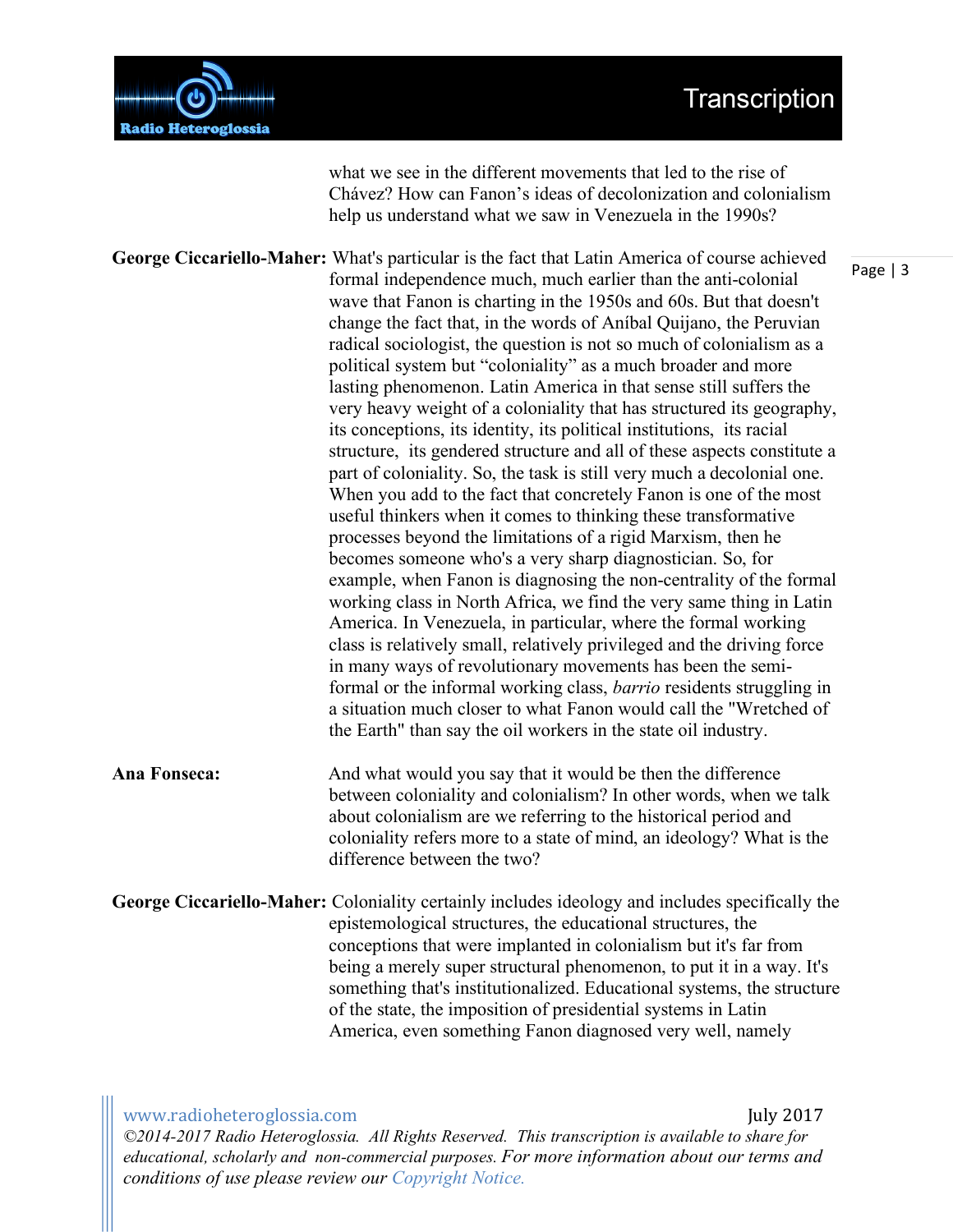

the "hypertrophy of the capital" where these economies, which are based around extraction in the first instance, create a geography in which the capital is overly important and is used to essentially draw resources out and send them abroad. So all of these things constitute elements of coloniality; all of which means that the struggle is more than simply one for liberation or independence. It's a much more substantial struggle that's going to last a lot longer. **Ana Fonseca:** Coming back to the point that you made earlier about the historical basis of Venezuela's **s**ocial movements and how those historical roots help us understand *Chavismo*, in my reading of your book Chavismo seems to be understood in the context of an accumulation of dispersed popular forces after the defeat of the Venezuelan guerrilla war in the 1960s. How did such dispersed forces that we saw in the sixties encounter and connect with more unified kinds of movements such as Chavismo in Venezuela during the 1980s and 90s? What would you say were the advantages and disadvantages of the disperse nature of such struggles in Venezuela's history? **George Ciccariello-Maher:** I see the contemporary unification around not only Chavismo but around a broader evolutionary process as very much the outgrowth of the guerrilla struggle of the 1960s. Not so much the victories and the accomplishments of that guerilla struggle but the counterintuitive accomplishments that grew out of the failure of that struggle. What you had after the guerrilla struggle especially in the 70s and 80s was very much, as you put it, a dispersal, the spreading out of different movements and the spreading out of people struggling over different questions that maybe had remained latent during the guerrilla struggle. Questions of race, questions of gender begin to develop in more fundamental ways. And so, in this dispersal, despite the fact that dispersal is at least on the surface of it a negative phenomenon, when it comes to revolutionary forces in this dispersal, in this process in the 70s and 80s, you had a significant enrichment of these revolutionary movements; their development, in terms of their conceptions, their understanding in terms of hegemonic struggle more broadly in society, but also in terms of their understanding of their own autonomy. You had, in other words, and in contrast to some other countries, the development of actually really powerful social movements that then could participate in a more active way within a recomposed unity.

www.radioheteroglossia.com **and a community a community a community a community a community and a community a control of the UV 2017** *©2014-2017 Radio Heteroglossia. All Rights Reserved. This transcription is available to share for educational, scholarly and non-commercial purposes. For more information about our terms and conditions of use please review our Copyright Notice.*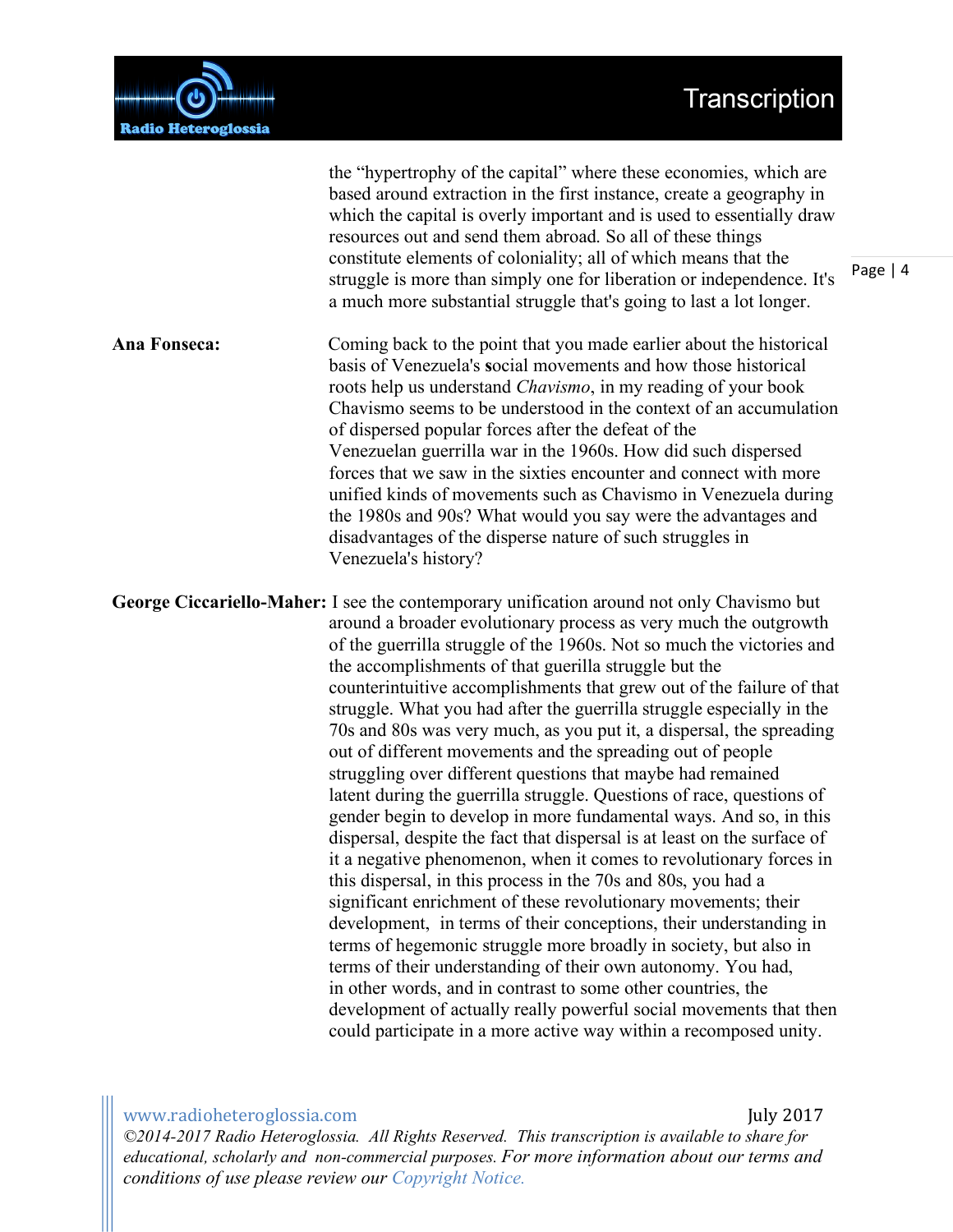## Transcription



|              | What you have in the 90s, especially in the aftermath of the<br>rebellion and massacre that was the Caracazo in 1989 and around<br>the coup in which Chávez and others attempted to overthrow the<br>government in 92, you had a unification of these movements around<br>broader claims and broader demands which are popular demands<br>under the mantle of "the people." When that recompensation<br>occurs, I would argue, you have a far better position having gone<br>through and engaged in the development of dispersed autonomy.<br>So, in some ways, and this gets to something that I make very clear<br>I think at the beginning against the sort of caricatured horizontalism<br>that says that social movements need to be dispersed or, in the<br>words of Raúl Zibechi, that power itself needs to be dispersed, and<br>against the verticalism that says that any dispersal is a bad thing.<br>Instead, you have this historical dialectic of dispersal,<br>enrichment, the development of autonomy and strategic<br>revolutionary reunification.                                                                                                                                                                                                                                                                                                                                                                           |
|--------------|-----------------------------------------------------------------------------------------------------------------------------------------------------------------------------------------------------------------------------------------------------------------------------------------------------------------------------------------------------------------------------------------------------------------------------------------------------------------------------------------------------------------------------------------------------------------------------------------------------------------------------------------------------------------------------------------------------------------------------------------------------------------------------------------------------------------------------------------------------------------------------------------------------------------------------------------------------------------------------------------------------------------------------------------------------------------------------------------------------------------------------------------------------------------------------------------------------------------------------------------------------------------------------------------------------------------------------------------------------------------------------------------------------------------------------------------------|
| Ana Fonseca: | What led to the unification or reunification of those formerly<br>dispersed forces in Venezuela?                                                                                                                                                                                                                                                                                                                                                                                                                                                                                                                                                                                                                                                                                                                                                                                                                                                                                                                                                                                                                                                                                                                                                                                                                                                                                                                                              |
|              | George Ciccariello-Maher: What led above all were, I would call, "political events," in the<br>language of someone like Alain Badiou, or moments of sharp<br>rupture that radically transformed and reconfigured all relations<br>in society and sort of put very much on the agenda this question<br>of reunification of a popular struggle. This is a different way of<br>saying that in the 80s, much as is the case in many countries today<br>including the United States, it seems very difficult to envision really<br>radical wave of movements making serious claims for power, and<br>yet that was the case for Venezuela in the 1980s before this massive<br>rebellion, before this coup attempt in which suddenly things<br>transformed. Now, this provokes a question about how unity<br>emerges. And I think there's a renewed emphasis or at least a<br>discussion around the question of leadership and people like Zizek<br>and Jodi Dean are putting forward this question of the party, the<br>leader as essential elements. I think I preferred to speak in terms of<br>the way that unification can emerge around a variety of<br>different institutions and questions. What is the unifying instance in<br>this case? Well, it was Chávez stepping in, in many ways to fill a<br>void opened in the historic continuum. But at the same time it could<br>have been and it could have taken a number of different forms. |

www.radioheteroglossia.com **and a support of the support of the support of the support of the support of the support of the support of the support of the support of the support of the support of the support of the support** *©2014-2017 Radio Heteroglossia. All Rights Reserved. This transcription is available to share for educational, scholarly and non-commercial purposes. For more information about our terms and conditions of use please review our Copyright Notice.*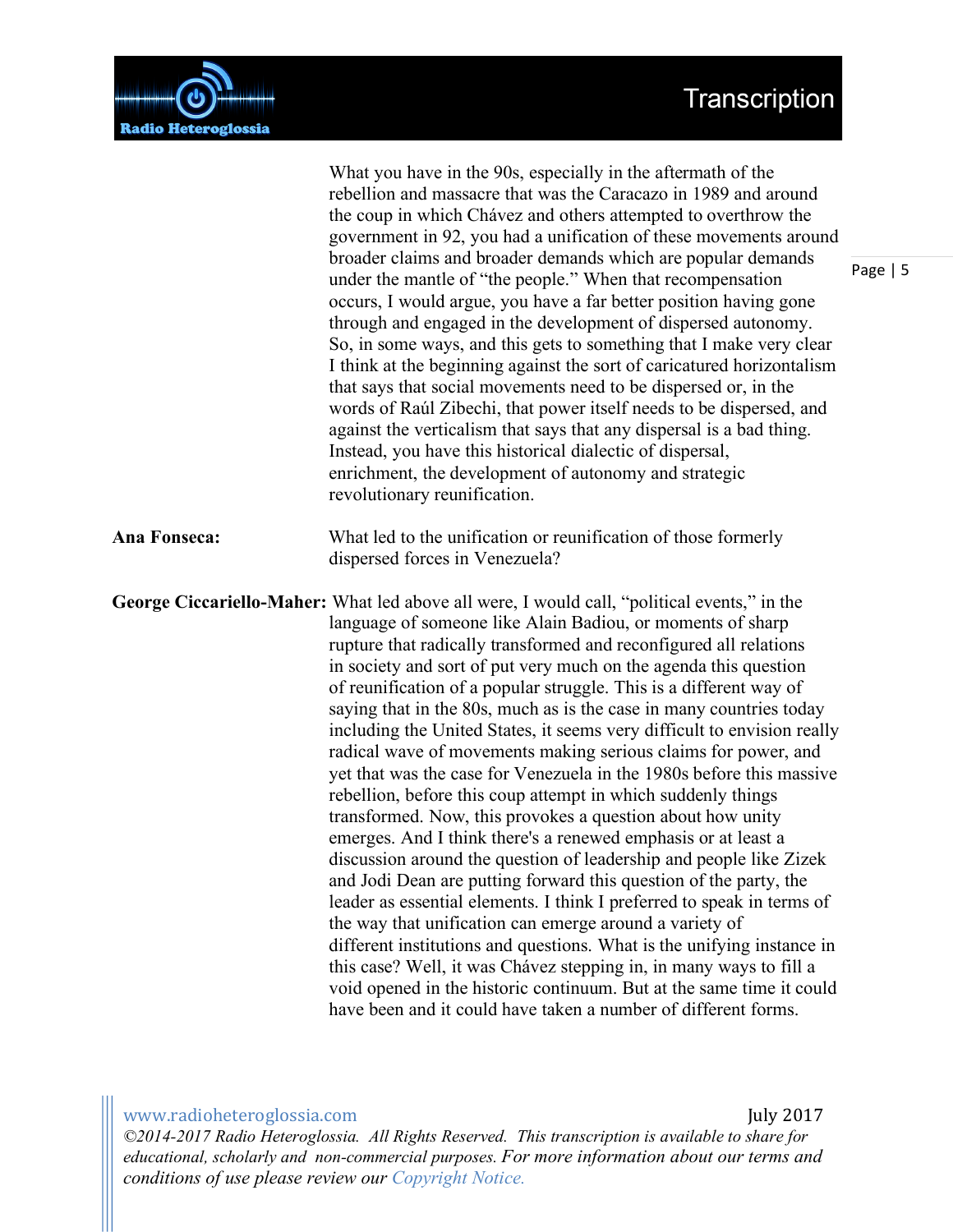



**Ana Fonseca:** How can we understand the relationship between guerrilla militants and the pueblo in Venezuela? Or, in what sense were the guerrillas representative of the pueblo or the people in Venezuela? **George Ciccariello-Maher:** That's a great question and the way I'd like to describe it is to say that the guerrilla struggle, especially in the 60s and 70s which is to say the classic guerrilla struggle, was popular in aspiration but never in constituency. In other words, it never actually managed to accumulate significant forces or significant sympathy from a large sector of the Venezuelan population. Yet, in many ways, and this is borne out in the later decades of history, what was being fought over and what was being struggled for and against represented the highest aspirations of what would become popular struggles in the future. Namely, the guerrillas were very early, too early in fact, in diagnosing the limitations of a representative democratic system that was being instituted in the 60s. Formal democracy was really established in 58. There was the first real election in a sustained democratic system in 59, and already by 1960 the guerrilla struggle started against that representative democratic system because it had turned very quickly to being exclusionary and repressive. The guerrillas were the first, in other words, to recognize what would come; namely the fact that that would become a very buffered system in which the people really couldn't participate and from which they would be excluded and ultimately repressed with increasing ferocity in the 70s, 80s and 90s. So the guerrillas really understood that and grasped that, and began to struggle over democracy; for a new and different kind of democracy. But at the same time, they did so and they made a whole number of what I would understand to be vanguardist errors. They didn't take sufficiently seriously the beginning point from which the popular struggles were themselves going to emerge and the need to sort of have patience with the people to work alongside the people to build mass struggles above all, and to use those as jumping off points for a broader popular struggle. **Ana Fonseca:** The election of Chávez in 1998 and his failed coup in 1992 are conventionally considered as the main turning points in the history of contemporary politics in Venezuela. Your book decentralizes such moments and thus Chávez, by drawing attention to the dispersed nature of popular forces that we just discussed, in addition to two decisive events that took place before and after

www.radioheteroglossia.com July 2017 

*©2014-2017 Radio Heteroglossia. All Rights Reserved. This transcription is available to share for educational, scholarly and non-commercial purposes. For more information about our terms and conditions of use please review our Copyright Notice.*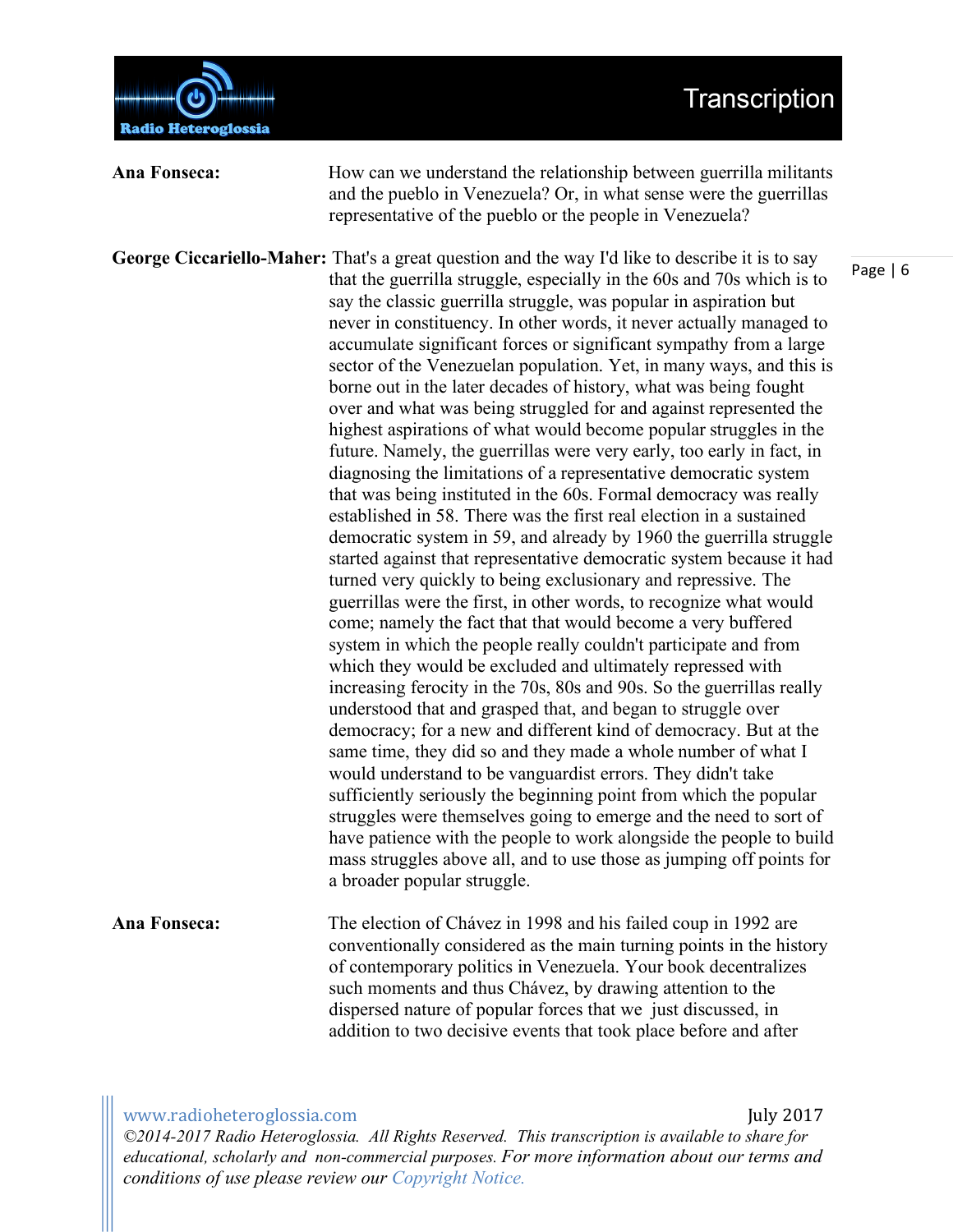### Transcription



Chávez' 1998 election, namely the 1989 Caracazo and the 2002 coup. What was the impact of the 1989 Caracazo and the 2002 coup on contemporary socio-political dynamics in Venezuela?

**George Ciccariello-Maher:** The impact of these two moments is really difficult to exaggerate. I understand the two to be what I call, "constituent moments." In other words, this is not constituent in the sense that these were moments in which a bunch of legislators sat down and drafted a constitution. They were moments of direct constituent outbreak and rebellion an upsurge in the streets. 1989 was a response to a neoliberal structural adjustment package, a massively spontaneous rebellion of looting, rioting and rebelling that lasted nearly a week in Venezuela; yet, in which many organized elements participated in a coordinating capacity attempting to radicalize, generalize the calls being made in this rebellion, and that was really the moment that made everything else that had come since possible; these things that were understood to be impossible prior to that. 2002 was the moment in which Chávez was briefly overthrown by a U.S.-backed opposition, using the private media and prompting bloodshed in the street. He was taken out of power for just under two days and only returned to power, in which you really reflect, I think, on the fact that the reversal of a coup is nearly unprecedented, and the fact that this coup was reversed by the massive participation and mobilization of hundreds of thousands of people in the street tells us a lot about the process before and since; and it represented a moment of what some would call a multitude emerging in the streets; although I believe the concept of "the people" is a better one than the concept of "the multitude" in that that struggle in the streets is really structurally related to, and dialectically related to this broader coalescence of popular identity. 2002, Chávez's return to power, but it's not simply a question of him being returned to power, it's also a question of the constitution that was written off during the coup to be returned to force. And it's also a question of radicalizing the Bolivarian revolutionary process as a whole because almost as though a lesson was learned when Chávez's return to power on the wings of popular struggles and popping the militancy, he realizes just as the people realize that ultimately the force comes, the fundamental force comes from below.

#### **Ana Fonseca:** Indeed, your book provides a "history from below" and thus it serves as a window to come to an understanding of Venezuelan

### www.radioheteroglossia.com July 2017

*©2014-2017 Radio Heteroglossia. All Rights Reserved. This transcription is available to share for educational, scholarly and non-commercial purposes. For more information about our terms and conditions of use please review our Copyright Notice.*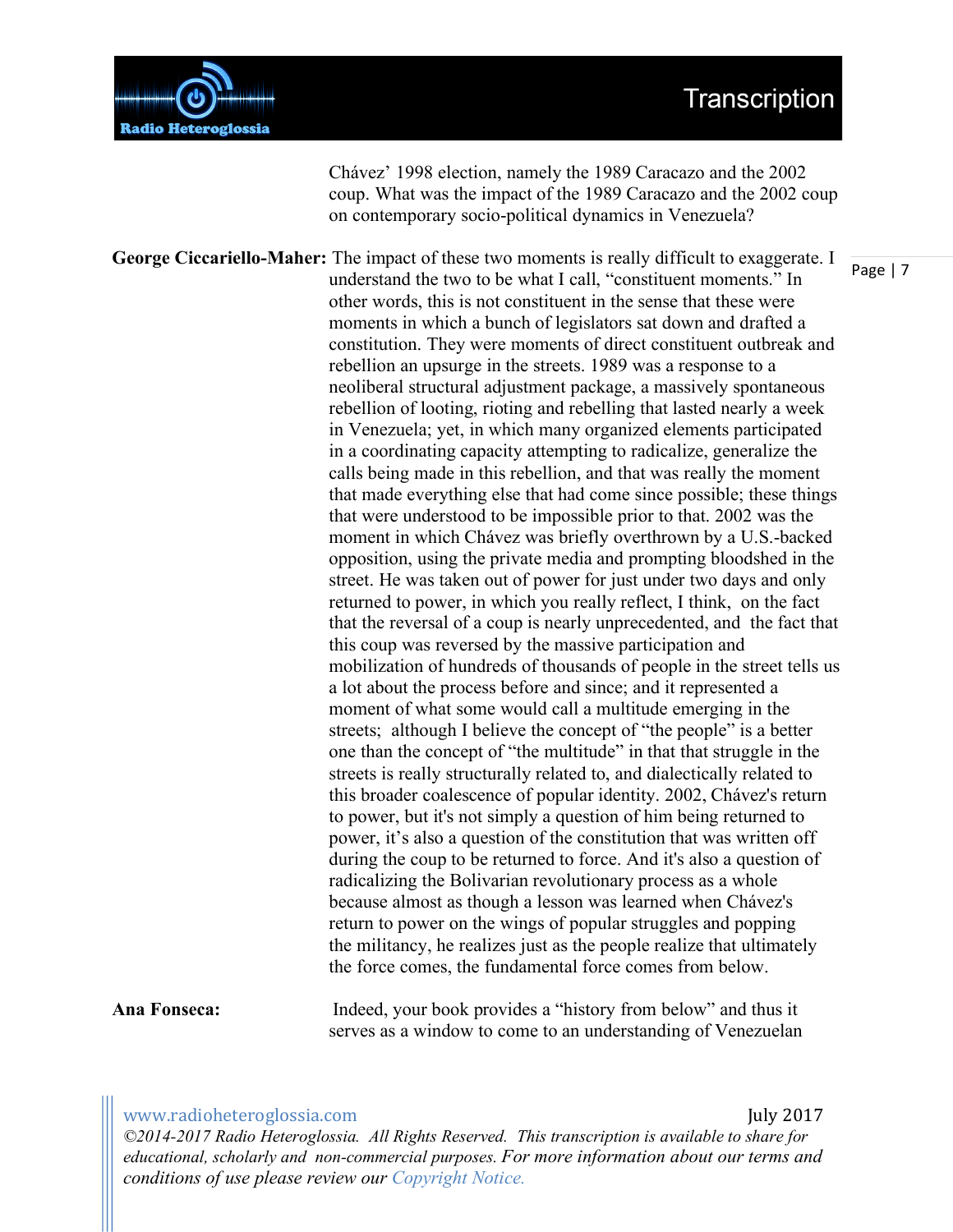

contemporary politics more from the point of view of the people and non-state power or antipower. But you also warn about the "tendency to fetishize antipower." I wonder if you can talk more about this.

**George Ciccariello-Maher:** Sure. And I think even, as a sort of *mea culpa*, in an attempt to deemphasize the figure of Chávez it's entirely possible that this book in particular bends the stick too far in the direction of deemphasizing Chávez and underestimating the powerful importance that he as an individual had. Now, the framework doesn't prevent us from seeing that. I don't think it simply draws the emphasis away toward popular struggles and popular intervention. The danger, however, is that if you do, as I put it, "fetishize antipower." fetishize horizontalism, then we are left in a situation in which we can't actually grasp what happened in Venezuela. In practice, looking forward, we would tend to fetishize the very arrangements that had to be overcome for this new unity to be crafted. This great guerrilla theorist and leader who was involved in the 1992 coup and involved in the development of popular assemblies - barrio assemblies, these spontaneous institutions of self-government that emerged prior to Chávez being elected, this was in the mid 90s - his name is Kléber Ramírez Rojas, an old guerilla *comandante*, he said, "we have developed these horizontal organs of popular participation and this is crucially important. It's a major accomplishment in the face of the corrupt and useless representative two-party system. Yet, if we can't move beyond this, our own victories will turn into liabilities and they will undermine us because if we unify our forces and understand a way for revolutionary forces to come together on a broad front to overthrow and replace existing systems with a new form of power, then we aren't going to be able to accomplish much at all and certainly not a revolution."

**Ana Fonseca:** Dr. Ciccariello-Maher, thank you very much for your time and for sharing with us your knowledge and views today.

**George Ciccariello-Maher:** Good to talk to you, Ana. Thank you so much for having me on here.

www.radioheteroglossia.com July 2017 *©2014-2017 Radio Heteroglossia. All Rights Reserved. This transcription is available to share for educational, scholarly and non-commercial purposes. For more information about our terms and conditions of use please review our Copyright Notice.*